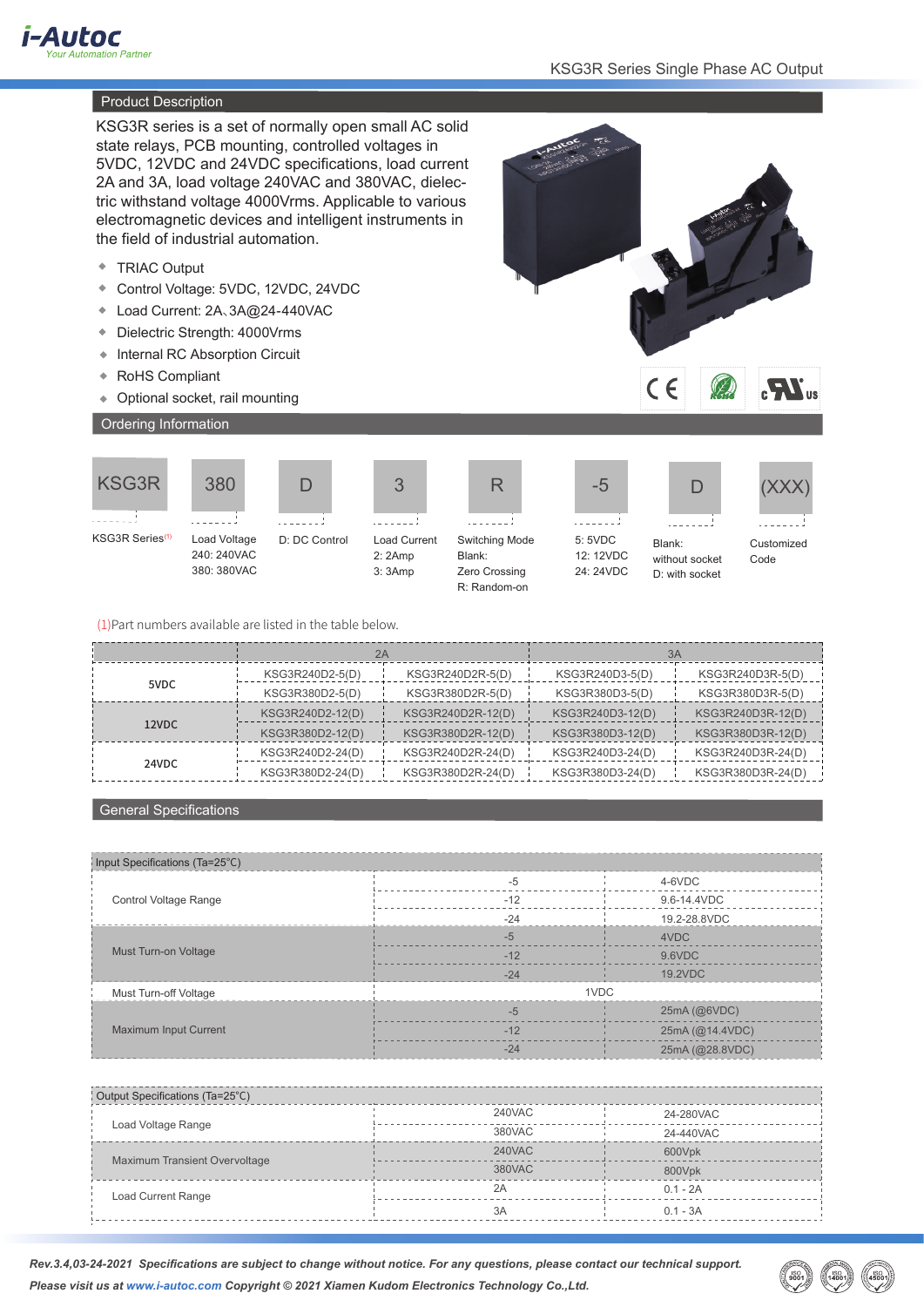# General Specifications

| Maximum 1 Cycle Surge Current (10ms)                 |                | 2A                                  | 80Apk           |  |
|------------------------------------------------------|----------------|-------------------------------------|-----------------|--|
|                                                      |                | 3A                                  | 120Apk          |  |
| Maximum Turn-on Time                                 |                | Random-on                           | 1 <sub>ms</sub> |  |
|                                                      |                | Zero Crossing                       | 1/2cycle+1ms    |  |
| <b>Maximum Turn-off Time</b>                         |                | 1/2cycle+1ms                        |                 |  |
| Maximum Off-State Leakage Current@Rated Load Voltage |                | 5 <sub>m</sub> A                    |                 |  |
| Maximum On-State Voltage Drop@Rated Current          |                | 1.5Vrms                             |                 |  |
| Minimum Off-State dv/dt@Maximum Rated Voltage        |                | $200$ V/µs                          |                 |  |
| <b>Operational Frequency Range</b>                   |                | 47-63Hz                             |                 |  |
| Minimum Power Factor (@ Maximum load)                |                | 0.5                                 |                 |  |
|                                                      |                |                                     |                 |  |
| General Specifications (Ta=25°C)                     |                |                                     |                 |  |
| Dielectric Strength (50/60Hz)                        |                | 4000Vrms                            |                 |  |
| Minimum Insulation Resistance (@500VDC)              |                | $1000M\Omega$                       |                 |  |
| Ambient Temperature Range                            |                | -30°C $\sim$ +80°C                  |                 |  |
| Storage Temperature Range                            |                | $-30^{\circ}$ C ~ +100 $^{\circ}$ C |                 |  |
| Weight (Typical)                                     | without socket | 18g                                 |                 |  |
|                                                      | with socket    | 55g                                 |                 |  |
|                                                      |                |                                     |                 |  |

# Applications

Suitable for electromagnetic devices, intelligent instrument, and etc.

# Outline Outline Dimensions



68max  $\Box$ 76max 35 ึ่⊞  $^{\rm 1\!\texttt{m}}$ lo 6)



without socket with socket with socket